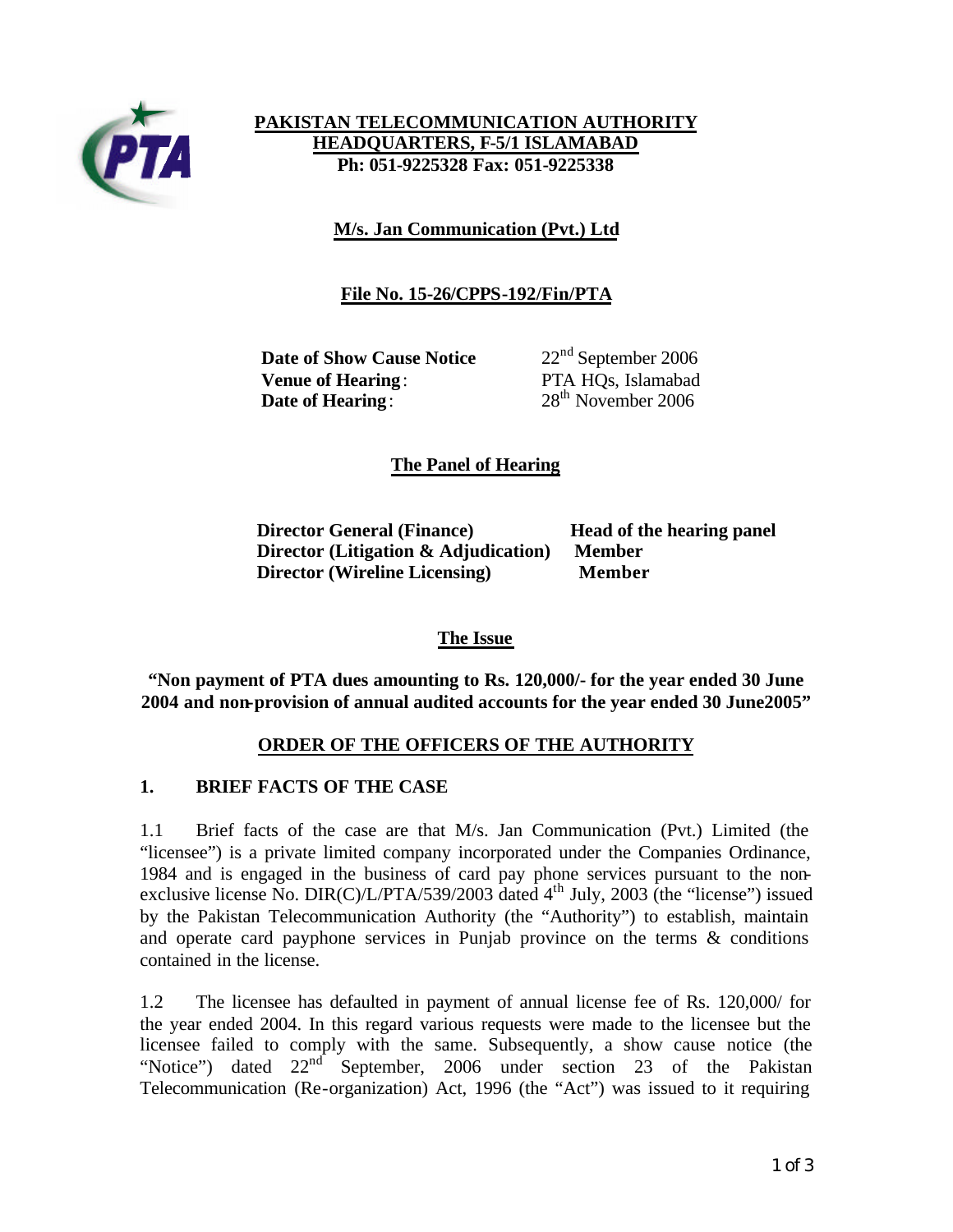the licensee to comply with the same within seven days and also to submit written reply to the Notice within thirty (30) days of the issuance of the Notice and explain as to why the license should not be suspended, terminated or any other enforcement order should not be passed under section 23 of the Act against the licensee.

1.3 The licensee replied the Notice vide its letter dated  $20<sup>th</sup>$  October 2006 wherein it was stated that the due to change of the address of the company letter No. 15-26/CPPS-192/Fin/PTA dated 15th March 2006 of PTA was not received. Further, it asserted that due to financial crisis of the company, Pakistan Telecommunication Company Limited many times closed its payphone lines. Lastly, it requested that the licensee be allowed to pay its dues in six installments.

1.4 Following, to the reply of the Notice a hearing was convened on  $28<sup>th</sup>$  November 2006. Mr. Muhammad Naeem, Chief Executive Officer (CEO), of the company attended the hearing on the said date. Mr. Muhammad Khurram Siddiqui, Assistant Director (Law) presented the case before the hearing panel. He argued that since February 2005 to March 2006 several letters were issued to the licensee requiring it to pay its outstanding dues as well as annual audited accounts but it failed to comply with the same. He further stated that the non-provision of annual audited accounts for the year ended June 2005 and annual licensee fee of Rs. 120,000/- for the years ended June 2004 is a violation of clause 8.1. Appendix B of Pakistan Telecommunication Rules, 2000, sub regulation (5) of Regulations 7 of Card Pay Phones Regulations, 2004 and condition 3.1 of the license condition. Hence, due to aforementioned violation a strict legal action under section 23 of the Act may be initiated.

1.5 CEO of the company argued that due to financial crises of the company it neither made the payment of PTA but also failed to pay PTCL dues on the basis of which many times its lines were closed down by PTCL. The licensee further asserted that due to change of address of the company letters were not received by it. CEO showed its intention to run the card pay phone business and requested for installment so that all PTA outstanding dues could be cleared. The licensee also submitted that it would provide annual audited account by  $5<sup>th</sup>$  December 2006.

# **2. ORDER**

2.1 We, the hearing panel, after hearing arguments of the licensee, perusal of record and decision of the Authority issued vide letter No. DIR(C)/PTA/656/2006 dated  $28<sup>th</sup>$ September 2006, reached at the conclusion that the Authority in para  $1(b)(1)$  of its aforementioned decision rescheduled outstanding arrears as on 30th June 2005 for all payphones licensees and has given three months grace period upto  $15<sup>th</sup>$  December 2006. Pay phone licensees are required to pay their outstanding dues in six equal installments on bimonthly basis starting from  $16<sup>th</sup>$  December 2006. The decision of the Authority is applicable on all those payphone licensees whose dues are payable upto  $30<sup>th</sup>$  June 2005. Therefore, instant case falls within the ambit of the Authority's decision and no order under sub-section (3) of section 23 of the Act can be passed as the Authority has already rescheduled payment of outstanding dues for all pay phone licensees. Hence, for the reason mentioned above, we dispose off the Notice and direct the licensee as under: